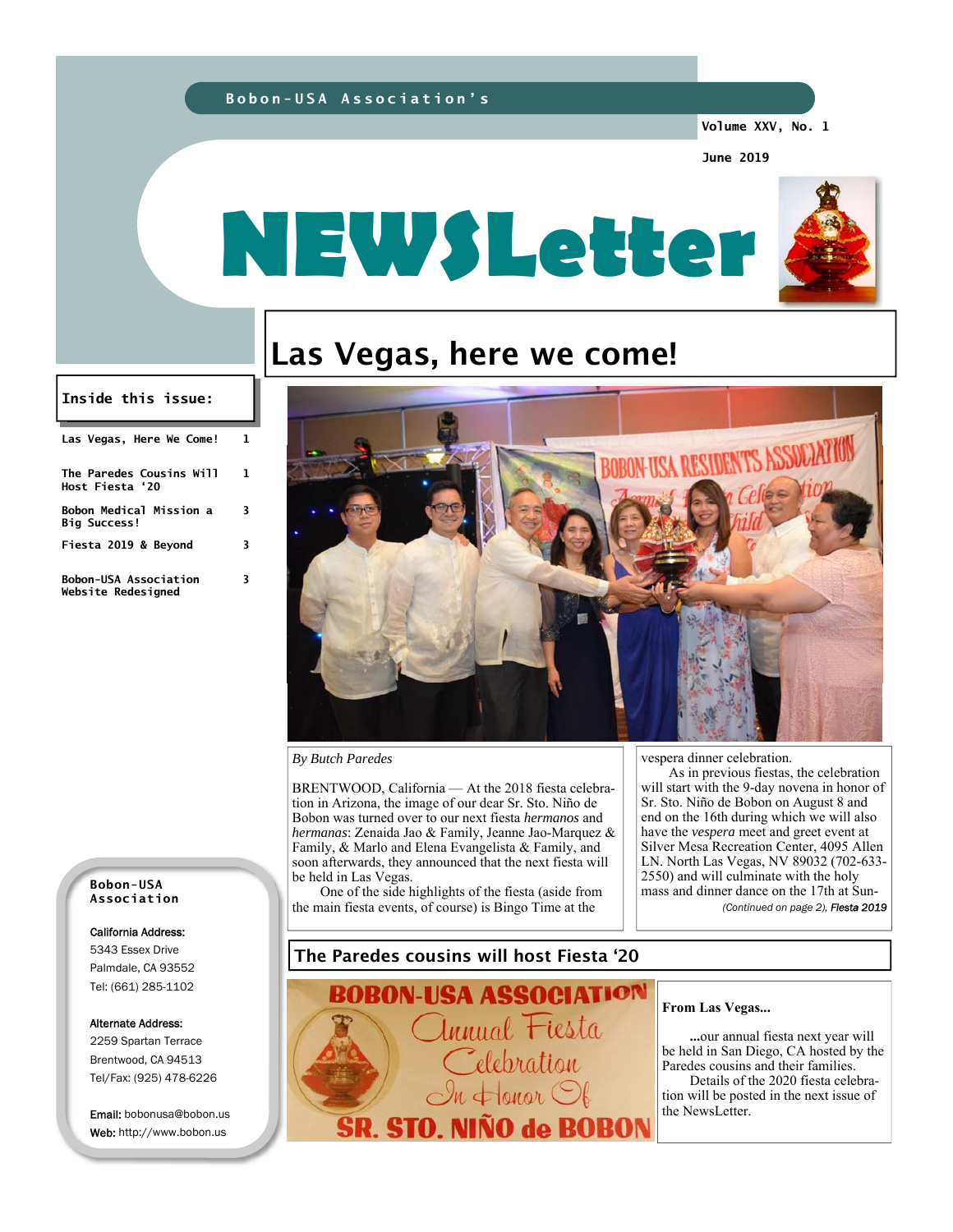### Fiesta 2019...

#### *(Continued from page 1)*

coast Hotel & Casino 9090 Alta Drive, Las Vegas, NV 89145 (702-636-7111)

The schedule of the 9-day novena is as follows:

#### **9-Day Novena schedule by date and location:**

- Day 1: August 8—John & Grace Adams/Alice & Maritess Chan/Gani &Nena Garcia - *New York/ California*
- Day 2: August 9—Elizabeth Gorgonia Percy and family - *California*
- Day 3: August 10—Filipina Tobes/Terry Knoth/Noel & Bobbie Cornillez - *California*
- Day 4: August 11—Pacita & Estela Cornillez/ Nenette Rodriguez/Totoy & Tita Cornillez/Tony & Nelly Hill & Family/Fatima Carpina & Family/Lilly Cornillez &Family - *Arizona*
- Day 5: August 12—Edna Unay/Myrna Escareal/ Bernard & Neneng Purisima/ Neneng Solano - *New Jersey*
- Day 6: August 13—Estring Tiberio/Maricel Apelo/ Vivian Tobes/ Elay  $\&$  Bong Pacle, Eileen Jao  $\&$ Family/Marichu Stevenson/Maritess Bello Whalen - *Canada*
- Day 7: August 14—The Alvarez Family/Allan Lee/Juvy McFadden - *Florida/Canada/Maryland/Arizona*
- Day 8: August 15—The Paredes Grand children *California/Maryland/Indiana*
- Day 9: August 16—Zenaida Jao & Family/Marlou & Ely Evangelista & family/Jeanne Jao Marquez & Family



The 9th day Novena will start at 5:00pm at Silver Mesa Recreation Center, 4095 Allen Ln, North Las Vegas, NV 89032 (702-633-2550) with rosary and novena followed by the traditional *vespera* celebration.

The Fiesta celebration on Saturday, August 17, 2019 at the Suncoast Hotel & Casino, 9090 Alta Drive, Las Vegas, NV 89145 (702-636-7111) will start at 5:00 PM with the Holy Mass in honor of Sr. Sto. Niño de Bobon and followed immediately by our traditional *sinulog* and group photos. We will then have our fiesta dinner and dance until 11:30PM during which there will be:

- Traditional *Curacha*
- Special numbers
- Door prices



- Best in Costume

- Turn over of the image of Sr. Sto. Niño de Bobon to the next Hermano/ Hermana.

There will be cash bar available on the site and photo souvenir purchase with cash or credit card fee.

#### **Fiesta Attire:**

Roaring 20's (The Gatsby) Black dress / Black Suit

#### **Meal Ticket:**

\$50/person (adult), \$25-Children under 10 years old / Children 3 y.o. & under FREE

#### **Accomodations:**

Suncoast Hotel & Casino, 9090 Alta Drive, Las Vegas, NV 89145 (702-636- 7111) . The following special group rates

have been arranged by our sponsors:

- \$80.22 Room rate from Sunday to Thursday

- \$127.68 Room rate from Friday and **Saturday** 

- tax and resort fee included - FREE Parking

Rooms at this rate is limited so please reserve before July 20, 2019. You can make your room reservations by booking @ www.suncoastcasino.com or calling 866-636 -7111. Click on the "Stay" tab and on the drop down, choose "Group Reservations". Click on "Group Code" and mention BOBON19.

#### **Nearest airport:**

McCarran International Airport Approximately 30 minutes or 20 Miles to the hotel.

#### **Places of interest and distances from the Hotel:**

- Las Vegas Strip 13.3 miles, 17-20 min via I-15 N and US-95 N
- Red Rock Canyon 9 miles, 18 min drive
- Valley of Fire 63 miles, 1 hr. and 10 min
- Hoover Dam 43 miles, 1 hour drive
- Lake Mead 35 miles, 45 min
- Botanical Garden @ Bellagio 13 miles, 23 min
- High Roller  $\omega$  the Linq 14 miles, 26 min
- Stratosphere Tower Observation Deck 12 miles, 20 min
- Shark Reef  $\omega$  Mandalay Bay 15 miles, 27 min
- Slotzilla Zip line @ Fremont street 9.8 miles, 15 min

*(Continued on page 4), Fiesta 2019*

*"One of the side highlights of the fiesta (aside from the main fiesta events, of course) is Bingo Time at the vespera dinner celebration."*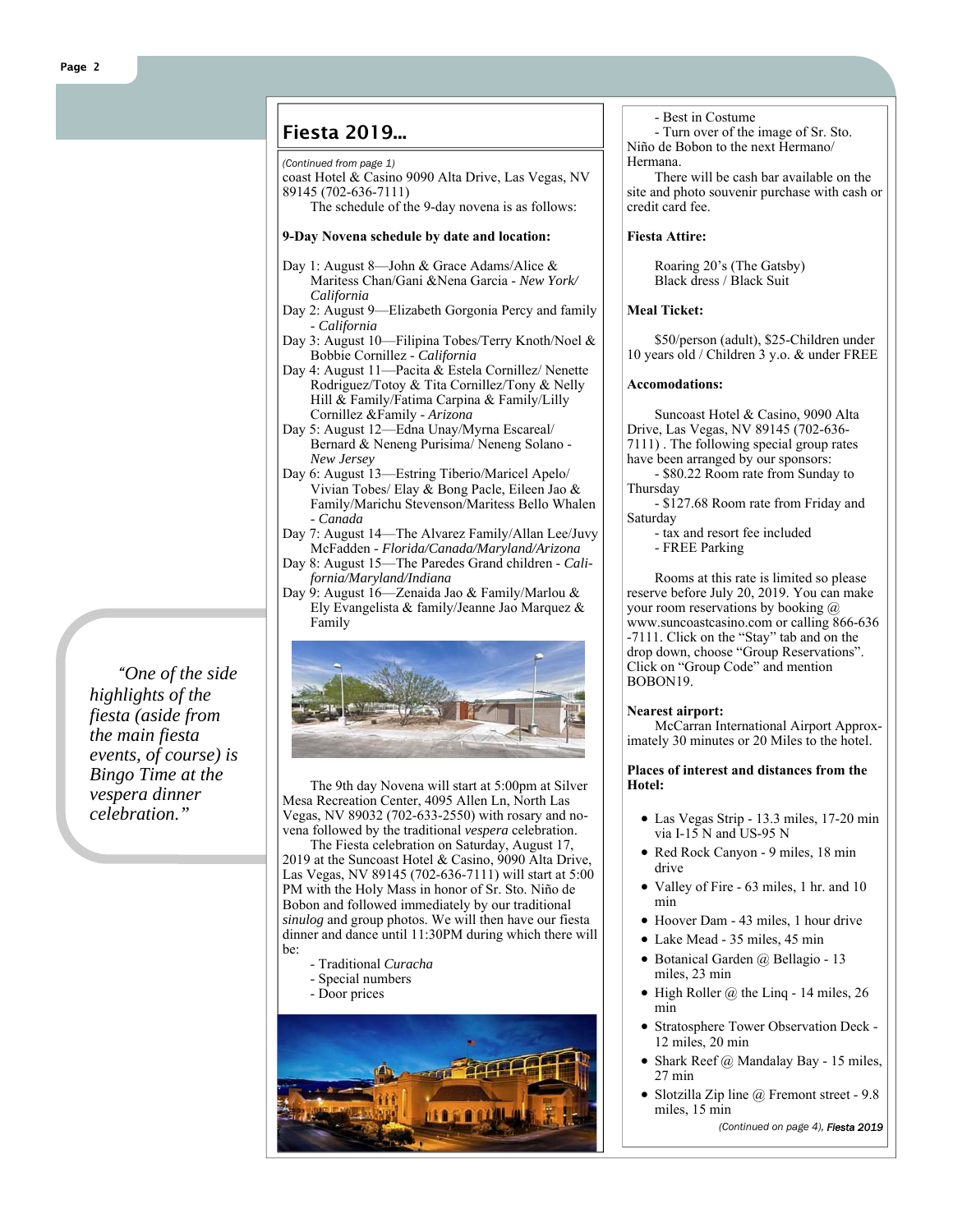### Bobon Medical Mission a Big Success! By Lydee Hershey  $\; \; \|$ Fiesta 2019 and Beyond



*Dako nga salamat sa iyo ngatanan!* To the many volunteers who participated and unselfishly donated their time, it is because of you that our Bobon medical, surgical and dental mission was a success! Thank you all for your time, donations, sacrifices, effort, passion and hard work. You truly have made a difference in the lives of our fellow Bobonanons.

 After many months of solicitation, fundraising and preparation the much anticipated date January 10  $\&$  11, 2019 finally arrived. Many volunteers arrived Bobon a few

days early to help in the preparation but majority came the day before. Our volunteers came from all over the place. Many were from Bobon RHU and majority came from Manila and the US! They came from as far as Massachusetts, Arizona, New Jersey, Nevada and California. I'd be remiss if I don't mention that we also

had a volunteer from London, United Kingdom! In total we had about 90 plus volunteers!

 During our mission we served a total of **1,944**  patients in two days! Of those, **25** were circumcision,



**110** dental extraction, **129** abdominal ultrasound and **1,680** medical consultation. The services, reading glasses and medicines were all given for free. This year Bulig Foundation once again thanks the services and participation of the

### Bobon-USA Association website is redesigned

Our Association's website (http://www.bobon.us) has just been redesigned. If you have not visited the site lately, go ahead and log on to it. The Home page, News section, and the Picture Gallery contain updated information. While you are there, check the Members page also and browse the list and see if your name is included. If not, please email us at bobonusa@bobon.us.

Happy surfing!





 We now have a line-up of *hermanos/hermanas*  for our annual fiesta until 2025. Here they are:

- 2019 Zenaida Jao & Family, Jeanne Jao-Marquez & Family, & Marlo and Elena Evangelista & Family, *Las Vegas*
- 2020 Paredes Cousins, *San Diego, California*
- 2021 Melba Vasquez-Ganaban
- 2022 Ronnie & Sheena-Hill Dilla
- 2023 Puey Quiñones, Nuncia Tiberio, Totot Balite
- 2024 Open
- 2025 Juvy Tiberio-Lindsey

Viva Sr. Sto. Niño!

Fiesta 2024 is still open. Any takers?

 If you feel like Sr. Sto. Niño is asking you to honor Him by sponsoring any of our upcoming fiesta celebrations, just let us know.



following Physicians and Dentists, for without them our mission would not be possible: Dr. Henry Novales, Dr. Myrna Escareal, Dr. Wilfredo Tagle, Dr. Sally Medalla, Dr. Cesar Uy, Dr. Emmelyn Baltar, Dr. Karen Olitan, Dr. Margo Doctor, Dr. Canaya, Dr. Juvy Balanquit, Dr. Diane Monje, and Mr. Eddie Ramos who lead the Circumcision Team. *(Continued on page 4), Bobon Medical Mission*

More pictures are available for viewing and download at our redesigned website: http://www.bobon.us